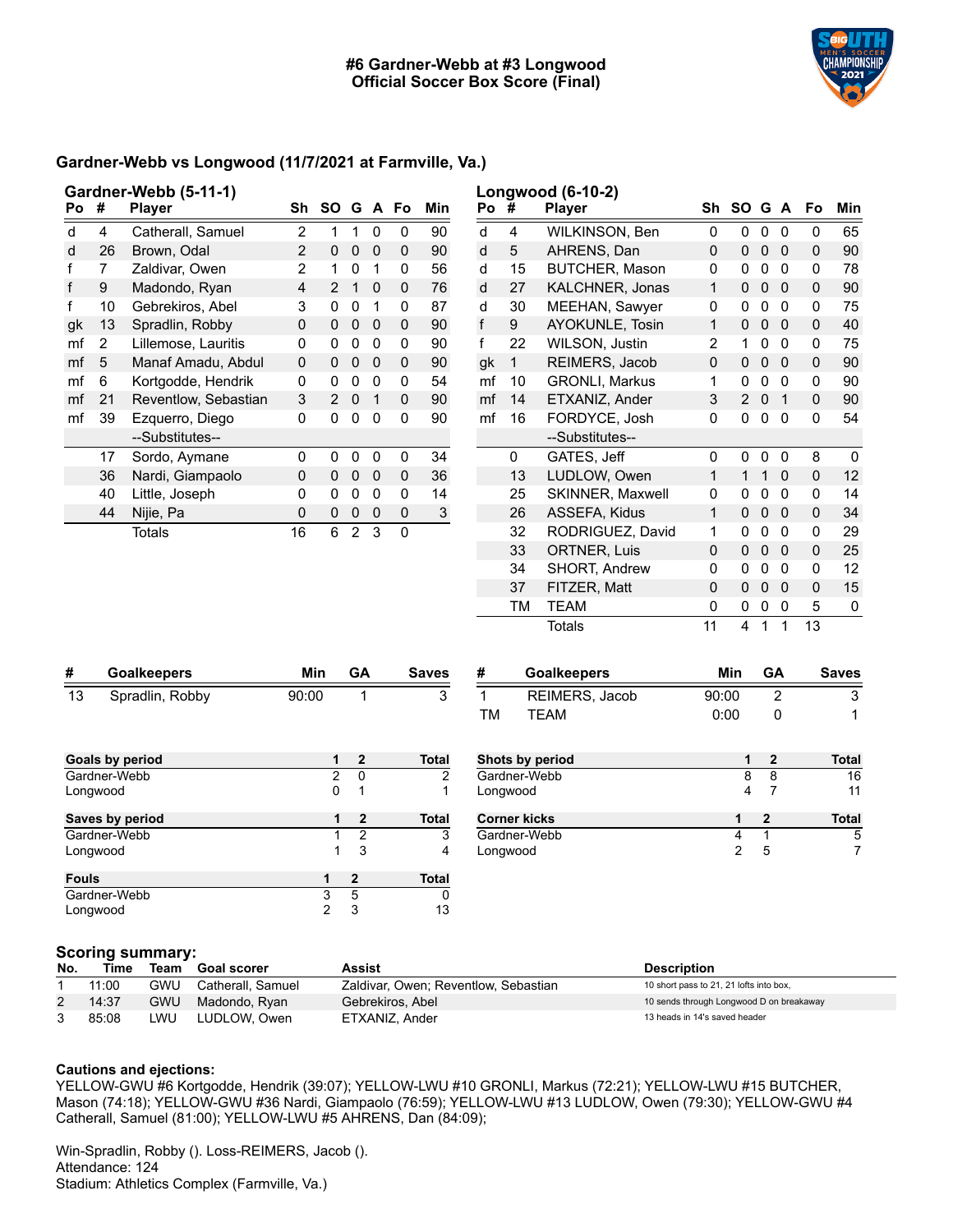Officials: Referee: Brandon Gardner; Asst. Referee: Robert Velbis; : Raymond Thomas; Alt. Official: Brandon Ingram; Offsides: Gardner-Webb 1, Longwood 0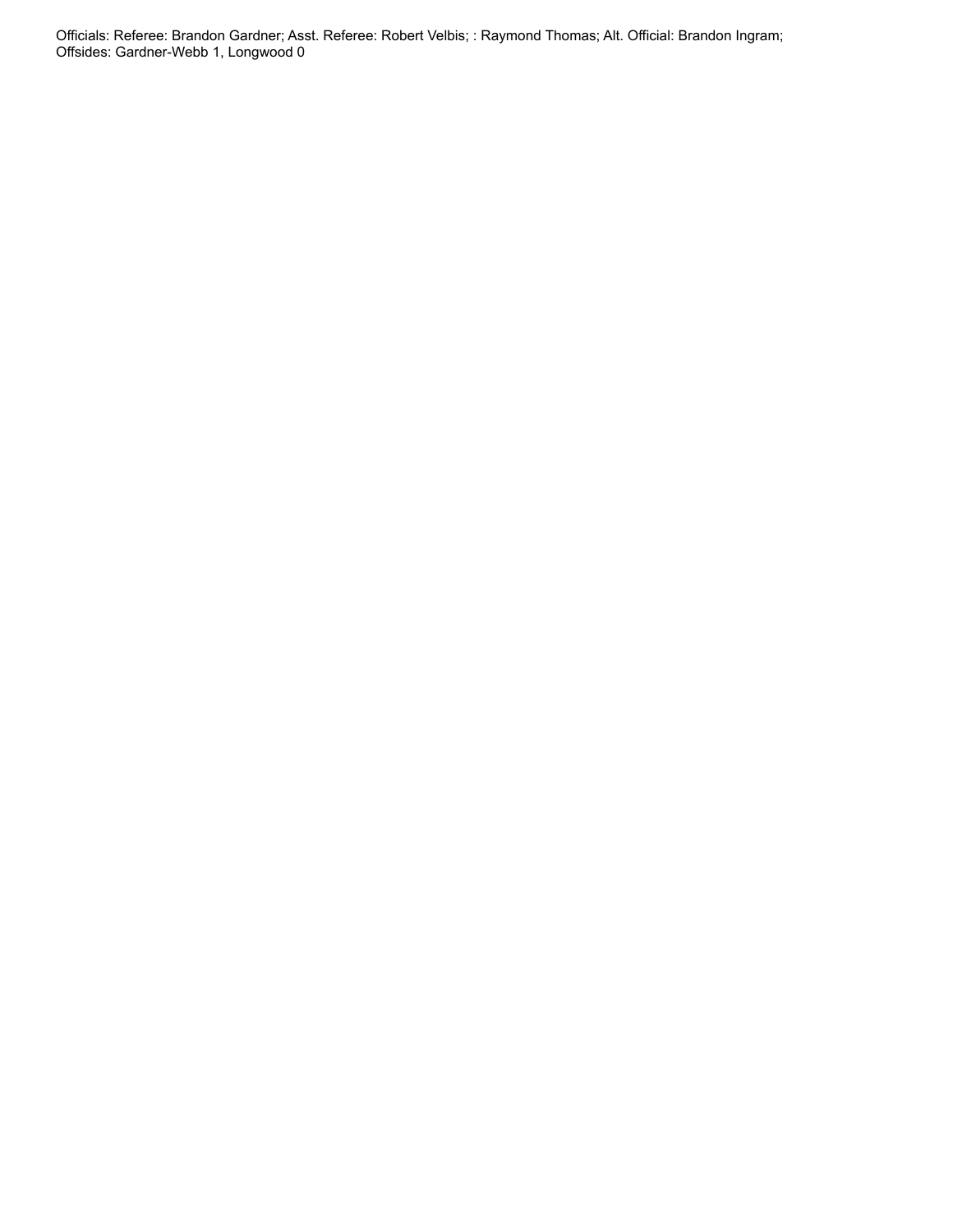

## **Gardner-Webb vs Longwood (11/7/2021 at Farmville, Va.)**

| Time  | Play                                                                                                  |
|-------|-------------------------------------------------------------------------------------------------------|
| 00:00 | Spradlin, Robby at goalie for Gardner-Webb.                                                           |
| 00:00 | REIMERS, Jacob at goalie for Longwood.                                                                |
| 01:48 | Shot by GWU Reventlow, Sebastian HIGH.                                                                |
|       | Foul on Longwood.                                                                                     |
|       | Foul on Gardner-Webb.                                                                                 |
| 04:54 | Shot by LWU GRONLI, Markus HIT POST.                                                                  |
| 06:48 | Corner kick by LWU GRONLI, Markus [06:48].                                                            |
|       | Foul on Longwood.                                                                                     |
| 09:21 | Shot by GWU Zaldivar, Owen, SAVE REIMERS, Jacob.                                                      |
| 10:06 | Shot by GWU Zaldivar, Owen WIDE.                                                                      |
| 10:43 | Corner kick by GWU Reventlow, Sebastian [10:43].                                                      |
| 11:00 | Header GOAL by GWU Catherall, Samuel (FIRST GOAL), Assist by Zaldivar, Owen and Reventlow, Sebastian. |
|       | *10 short pass to 21, 21 lofts into box, 4 header from far post                                       |
| 12:43 | Corner kick by LWU BUTCHER, Mason [12:43].                                                            |
| 12:52 | Header Shot by LWU WILSON, Justin, SAVE Spradlin, Robby.                                              |
| 14:37 | GOAL by GWU Madondo, Ryan, Assist by Gebrekiros, Abel.                                                |
|       | *10 sends through Longwood D on breakaway, 9 finishes 1-on-1 vs GK                                    |
| 18:07 | Shot by GWU Brown, Odal WIDE.                                                                         |
| 20:09 | LWU substitution: ORTNER, Luis for AYOKUNLE, Tosin.                                                   |
| 21:47 | Shot by GWU Gebrekiros, Abel HIGH.                                                                    |
|       | Foul on Gardner-Webb.                                                                                 |
|       | Foul on Gardner-Webb.                                                                                 |
| 24:50 | Shot by LWU WILSON, Justin BLOCKED.                                                                   |
| 26:57 | Offside against Gardner-Webb.                                                                         |
| 29:31 | LWU substitution: RODRIGUEZ, David for MEEHAN, Sawyer.                                                |
| 29:31 | GWU substitution: Sordo, Aymane for Zaldivar, Owen.                                                   |
| 30:06 | Corner kick by GWU Catherall, Samuel [30:06].                                                         |
| 32:26 | Corner kick by GWU Reventlow, Sebastian [32:26].                                                      |
| 33:10 | LWU substitution: SHORT, Andrew for WILKINSON, Ben.                                                   |
| 35:02 | Shot by GWU Gebrekiros, Abel HIGH.                                                                    |
| 39:07 | Yellow card on GWU Kortgodde, Hendrik.                                                                |
| 39:07 | GWU substitution: Nardi, Giampaolo for Kortgodde, Hendrik.                                            |
| 39:19 | Shot by LWU KALCHNER, Jonas WIDE.                                                                     |
| 41:24 | Corner kick by GWU Catherall, Samuel [41:24].                                                         |
| 42:22 | LWU substitution: FITZER, Matt for WILSON, Justin.                                                    |
| 42:22 | GWU substitution: Little, Joseph for Gebrekiros, Abel.                                                |
| 42:22 | GWU substitution: Nijie, Pa for Madondo, Ryan.                                                        |
| 42:51 | LWU substitution: SKINNER, Maxwell for FORDYCE, Josh.                                                 |
| 45:00 | End of period [45:00].                                                                                |